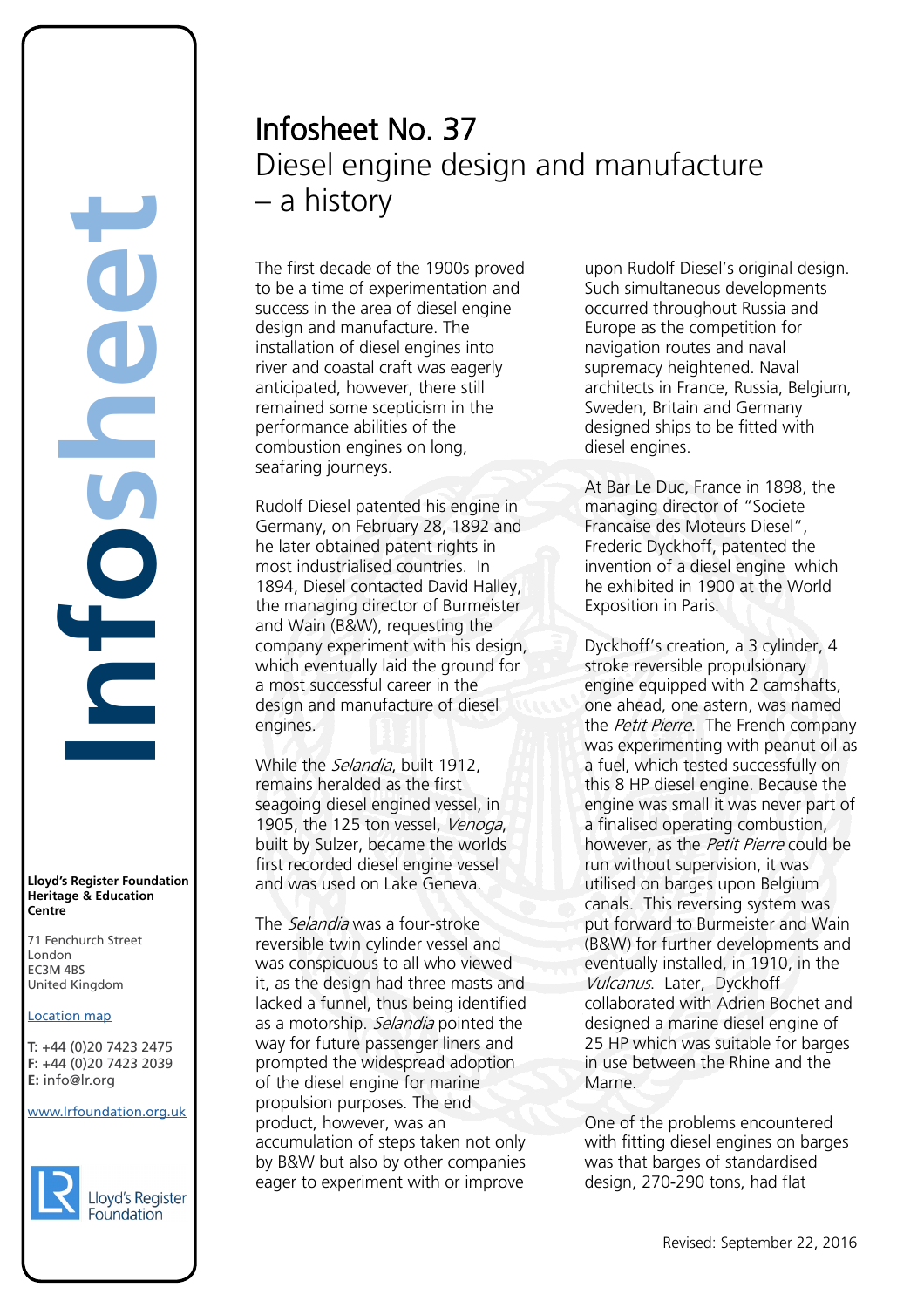**Lloyd's Register Foundation Heritage & Education Centre** rd's Register Foundat<br>
itage & Education<br>
tre<br>
Eenchurch Street<br>
don<br>
M 4BS<br>
ted Kingdom<br>
ation map<br>
44 (0)20 7423 2475<br>
44 (0)20 7423 2039<br>
nfo@lr.org

**Infosheet**

71 Fenchurch Street London Information Services EC3M 4BS United Kingdom EC3M 4BS

## Location map

T: +44 (0)20 7423 2475 **F:** +44 (0)20 7423 2039 Fax: +44 (0)20 7423 2039 **E:** info@lr.org  $F \rightarrow (0/20, 1 + 2)$ 

www.lrfoundation.org.uk



bottoms and the accelerating forces from the vertical engines damaged the vessels. Responding to this, Dyckhoff and Adrian Brochet, in concert with Diesel, designed a single cylinder, four-stroke engine with a horizontal cylinder and two opposed pistons.

The "moteur a pistons opposes" was designed so that the combustion chambers had valves in the middle of the cylinder block, thereby allowing the crank shaft to pass underneath it. The centre lines of the shaft and the cylinder crossed each other in a common point. With this arrangement it was possible for the engine framing to turn around the shaft when placed on two bearing supports mounted on a common bedplate.

Further diesel experiments were occurring in Rochefort, France, where Sautter-Harle and Cie designed an engine similar to that of Dyckhoff's. It ran at 120 HP and was tested in the French naval submarine, <sup>Z</sup>. In Russia, Rudolf Diesel's patent was taken over by the engine works of Ludwig Nobel of St. Petersburg on February 16th, 1889. In 1899, Noble began building a 20 HP diesel engine of cross head type. Some changes were made to Rudolf Diesel's original design in an attempt to facilitate the manufacture and operation of the engine as well as the accessibility to the engine parts for inspection. The utilisation of the diesel engine was not solely used on marine vessels. In a rush to exploit the petroleum oil fields throughout Russia, the government installed a pipeline from Baku at the Caspian Sea to Batum at the Black Sea.

The original plans for the pipeline had designated four pumping stations to be equipped with diesel engines; the rest were to receive regular pumps. In the end however, the proven increase in efficiency

impressed the authorities so much that all 52 stations were fitted with diesel engines of 150 HP each. Russia's desires for diesel engines did not terminate at the drilling stations. In 1903 Russia put forth a request to B&W for a diesel engine ship. However, because B&W did not own the rights to Diesel's Russian patent, they were not able to comply and fill the order. The vessel, the Vandal, measuring in length: 7.45 m, beam: 9.68m and built in 1903 by Ssormowo at the shipyard Nischnij Nowgorod. At this early developmental stage because there were no marine diesel engines in use, the vessel's engine consisted of diesel electric machinery of 3 stationary diesel engines of 120 BHP. Russia therefore exploited the new invention for both drilling petroleum and steam navigation on the Caspian Sea.

The dilemma of patent ownership was one that hindered the development of diesel engine vessels. Finally, Diesel obliged the requests for design permits and he established a system of mutually bound concessionaires, who were willing to take over his patent rights within territories where his patents were in force. He authorised the concessionaires to manufacture his engines under license.

Because of this, the Nobel Brothers ordered a second vessel: the Sarmat, a diesel tanker built with an electrical transmission to stimulate the propellers. This system known as the Del Proposto System was implemented to minimise electrical waste. When an engine was running at full speed, full power was utilised. This was a progressive step and one that was patented on August 4, 1904. Although a good concept, a license fee was charged for its usage. Therefore the Del Proposto System was not popular because on top of the license fee to Del Proposto for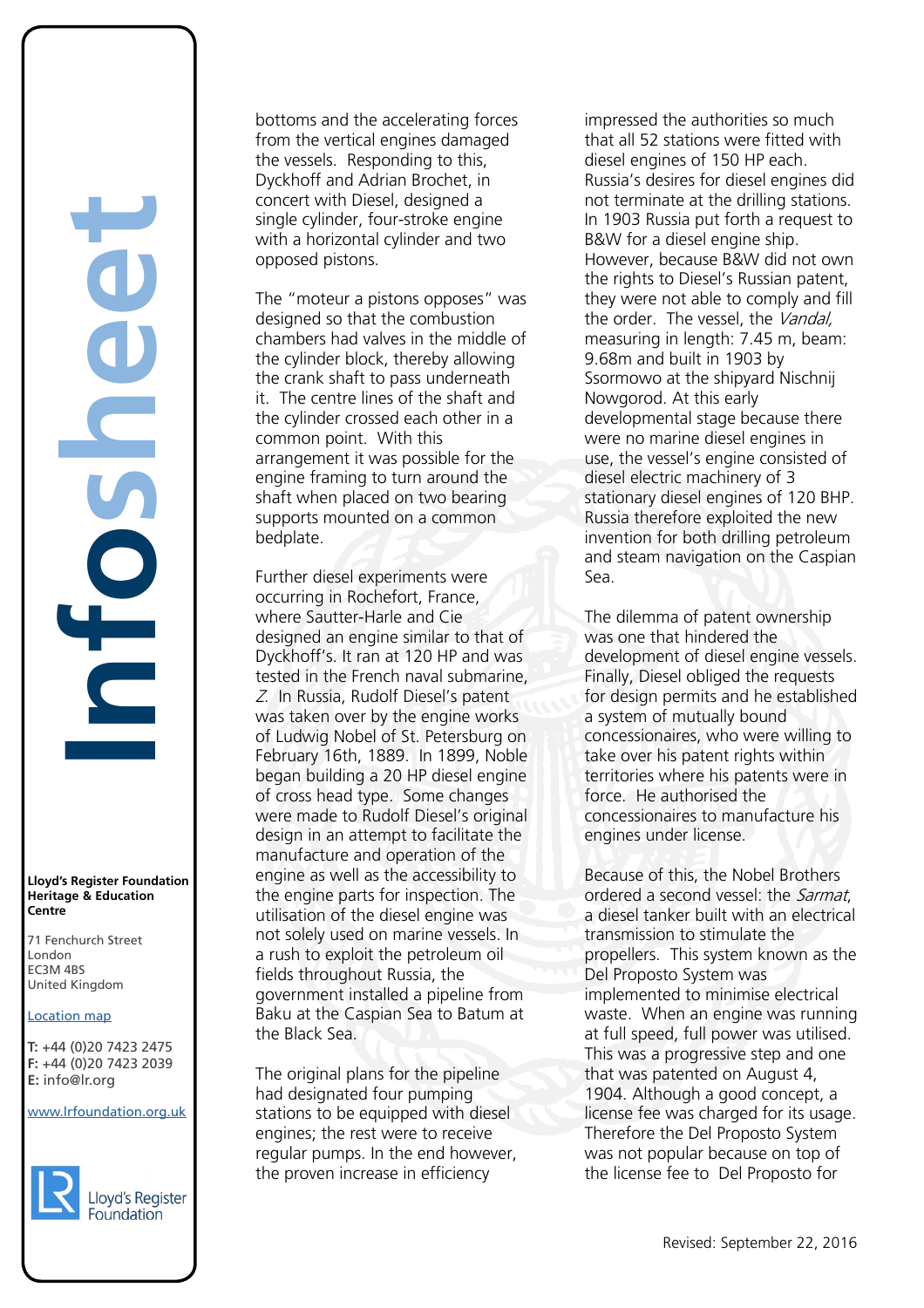**Lloyd's Register Foundation Heritage & Education Centre** rd's Register Foundat<br>
itage & Education<br>
tre<br>
Eenchurch Street<br>
don<br>
M 4BS<br>
ted Kingdom<br>
ation map<br>
44 (0)20 7423 2475<br>
44 (0)20 7423 2039<br>
nfo@lr.org

**Infosheet**

71 Fenchurch Street London Information Services EC3M 4BS United Kingdom EC3M 4BS

## Location map

T: +44 (0)20 7423 2475 **F:** +44 (0)20 7423 2039 Fax: +44 (0)20 7423 2039 **E:** info@lr.org  $F \rightarrow (0/20, 1 + 2)$ 

www.lrfoundation.org.uk



electrical coupling, builders also had to pay a fee to Allgemeine Gesellschaft fur Dieselmotoren for using the design of the diesel engine.

The two vessels, Vandal and Sarmat were in use throughout 1904/1905. They became models for the design and the building of a series of ships for the Imperial Russian Navy as they proved that a) it was possible to use diesel for the propulsion of ships and b) ship design could be easily adapted to fit a diesel engine. Russia had a favourable situation because of the petroleum fields and because of their geographical location; the Russian diesel powered vessels were set upon inland waters, they had yet to conquer the open seas. The Russo-Japanese war of 1904 impacted the pace of development, however their innovations did not falter.

Research began into the design of ocean-going diesel vessels with the sole purpose of developing a liner that could travel from Kronstadt to the Yellow Sea and back again without needing to stop for fuel. Because of the war, Russia did not build such a vessel, and instead, concentrated upon increasing the naval fleet. They became the first to develop a light, fast burning diesel powered vessel. The military diesel vessels had reversible engines and were modelled after the gunboat of the Kars class.

# 1910, A Turning Point …

The early years of experimentation in the field of diesel engine design established a platform from which, by 1910, massive steps were taken in the utilisation of diesel engines on sea faring vessels. Here with some details of the landmark year of 1910:

Diesel's long standing patent on the diesel engine expired in 1910. All engine works could thus freely manufacture diesel engines. B&W

approached Russian manufacturers in an attempt to fulfil a request for building engines, which they had earlier declined. This was spurned on by discovering the effects heavy oil had on large vessels. The managing director of B&W had undertaken such studies in 1903 at the Russian petroleum plants.

Following this, B&W tried to secure abundant supplies of cheap diesel oil to fuel engines. Because B&W were seen as one of the leading manufacturers of diesel engines, they were approached in 1909 by Werkspoor, a Dutch engineering firm who, themselves bidding to be leaders in the industry, suggested that they refrain from selling diesel engines in each others country. B&W declined such a suggestion and then contacted J. & H. W. van des Ploeg through whom they went on to sell diesel engines in the Netherlands. Werkspoor developed two diesel engines. However, unlike those manufactured by B&W, these were not reversible and they had variable pitch propellers. In 1910, the Werkspoor motor vessel, the Vulcanus, sailed as part of the Dutch East Indies fleet and remained in commission until 1931, sailing from Rotterdam to Stockholm.

B&W benefited from their monopoly of patents in that they were able to manufacture a variety of engines, such as steam turbines after the Charles Parson system and steam engines manufactured after the Stumpfs system. However, they still needed to design a patent that did not infringe upon already existing patents, in order to solidify their position as leading designers and manufacturers of diesel engines.

On October 27 1909, B&W filed a patent application for a reversing device for internal combustion engines with a moveable camshaft. Patent number 13701 was granted